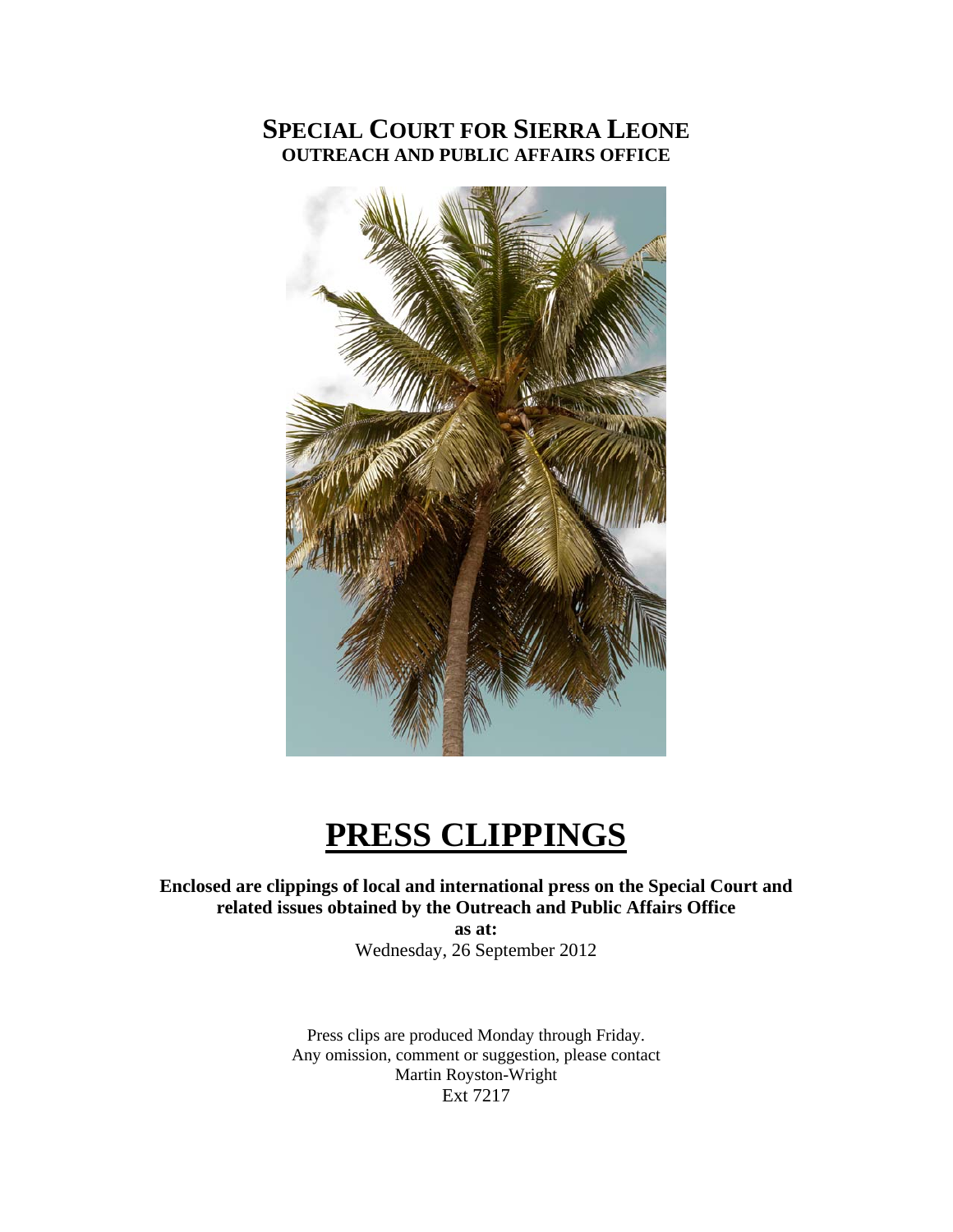| <b>Local News</b>                                                            |           |
|------------------------------------------------------------------------------|-----------|
| AFRC Leaders Found Guilty of Contempt/ Sierra Express                        | Pages 3-4 |
| First Peace March  Master Peace, OFP, COJA Take The Lead / Sierra Express    | Pages 5-6 |
| One Family Commemorates International Peace Day / Awoko                      | Page 7    |
| <b>International News</b>                                                    |           |
| Three Men Found Guilty of Contempt at UN-Backed Sierra Leone/ UN News Centre | Page 8    |
| Three Found Guilty Of Contempt At Sierra Leone War Crimes Court / RTT News   | Page 9    |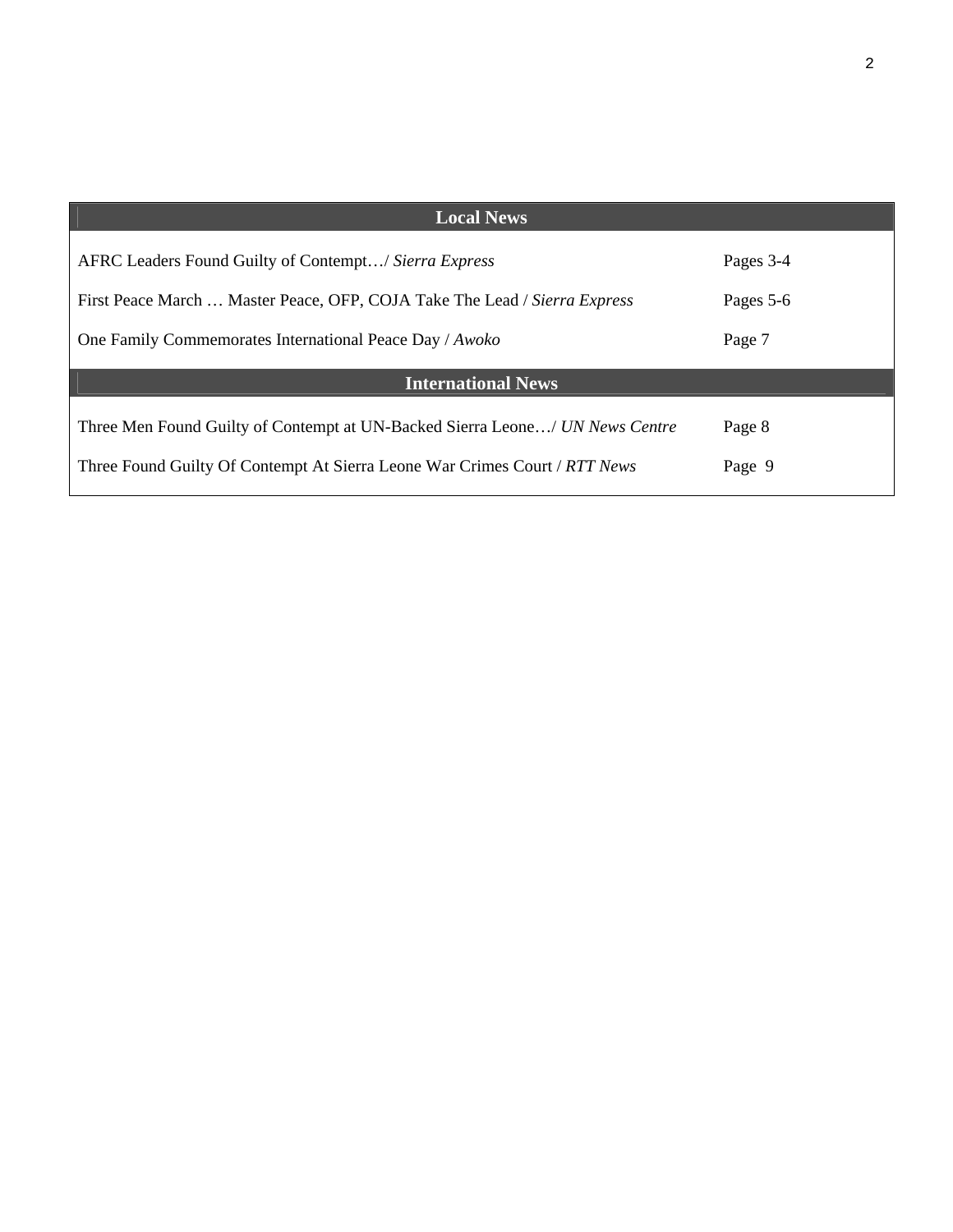## Sierra Express (Online)

Wednesday, 26 September 2012

#### **AFRC Leaders Found Guilty of Contempt, Interfering in the Administration of Justice**

By: SEM Contributor on September 26, 2012.

Three senior members of Sierra Leone's former Armed Forces Revolutionary Council (AFRC), two of them already serving sentences on convictions by the Special Court, have been found guilty of contempt for tampering with a former prosecution witness.



The judgement was delivered today by Special Court Judge Justice Teresa Doherty f rom The Hague and streamed to courtrooms in Freetown and Kigali, Rwanda on a three-way VTC video link.

Santigie Borbor Kanu (aka: "Five-Five") and Hassan Papa Bangura (aka: "Bomblast") were each found guilty on two counts of interfering with the administration of justice by offering a bribe to a witness, and for otherwise attempting to induce a witness to recant (or to state that he testified falsely) testimony he gave before the Special Court.



**Ibrahim Bazzy Kamara** File Photo



Santigie Borbor Kanu File Photo



Hassan Papa Bangura

muel Kargbo

Ibrahim Bazzy Kamara was convicted for attempting to induce a witness to recant his testimony. He was found not guilty on a second count, of offering a bribe to a witness. Kamara was also convicted on a third count of knowingly violating a court order protecting the identity of a witness who had testified against him in the AFRC trial.

A fourth Accused, Samuel Kargbo (aka: "Sammy Ragga") pleaded guilty at his initial appearance in July 2011 and was convicted on both counts. He subsequently testified for the prosecution. Kargbo remains free on bail on his own recognizance pending sentencing. He appeared in Court for today's judgement.

During the trial which opened on 16 June, Justice Doherty heard testimony in both Freetown and Kigali.

Kamara and Kanu are currently serving sentences of 45 and 50 years, respectively, at the Mpanga Prison in Rwanda on convictions for war crimes and crimes against humanity. Kamara and Kanu attended the hearings at the ICTR's courtroom in Kigali, while Bangura and Kargbo participated from the Special Court's courthouse in Freetown. The two courtrooms were connected by VTC video link. Kamara and Bangura each testified in their own defence. Kanu also testified in his own behalf and called one additional defence witness.

Justice Doherty will now schedule sentencing proceedings.

Under Rule 77(G) of the Special Court's Rules of Procedure and Evidence, a person convicted of contempt faces a maximum sentence of seven years in prison, a maximum fine of two million leones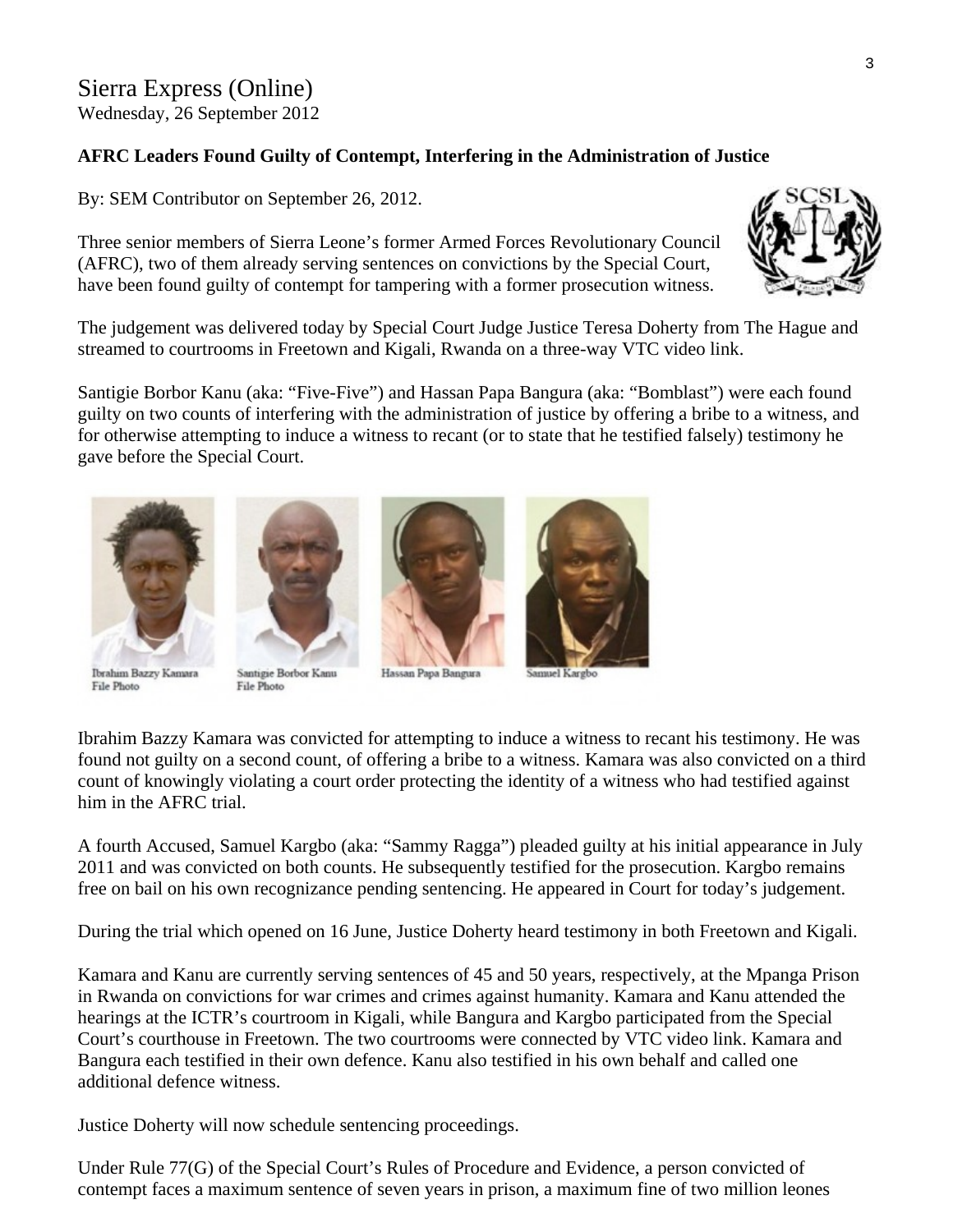(approximately \$500), or both. In May 2012 the maximum fine was increased to twenty million leo nes, to apply to any future cases.

Convicted persons have the right to appeal both judgement and sentence.

In June, former Revolutionary United Front (RUF) member Eric Koi Senessie was sentenced to a two year prison term after being found guilty of interfering with five prosecution witnesses who testified in the Taylor trial.

Special Court for Sierra Leone, Outreach and Public Affairs Office Freetown, Sierra Leone, 25 September 2012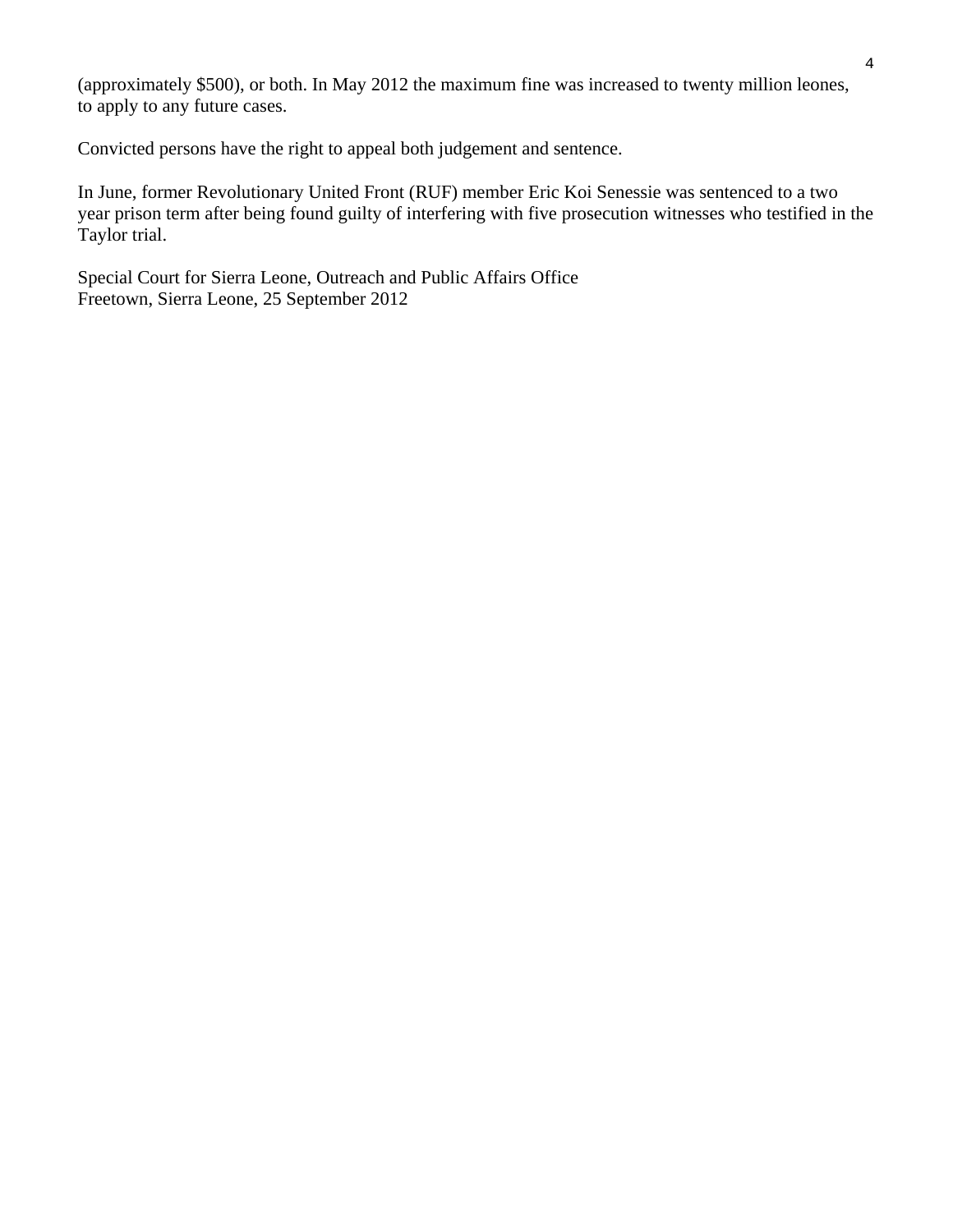#### Sierra Express (Online) Tuesday, 25 September 2012

#### **First Peace March … Master Peace, OFP, COJA Take The Lead**

By: SEM Contributor

In celebrating the International Day of Peace, Master P eace Sierra Leone, One Family People and COJA held the firs t ever peace march as part of their celebration.

The event which was done in collaboration with the Special Court of Sierra Leone began at the Freetown Cotton Tree and ended at St. John with the theme 'Sustainable Peace for a Sustainable Future'

The Executive Secretary of COJA Sulaman Jabati described the two days event as a special day in the history of the country.





He called all political leaders to put peace in all their campaigns and rallies. He pointed out that justice should be in place and they are working with women and children groups for sustainable peace.

One Family People, Edward said it is important for all to appreciate the International Day of Peace. He encouraged his audience to preach peace in every aspect of their life, through that he said peace will be sustained in the country.

Vice Chair Central ZYC Rugiatu Watta Kandeh in her statement of the role of women in peace said among other things that during the days of the war, women and children are the ones that suffered the most in the country. She pointed out that women stand firm to ensure that peace is restored in the country because they took the lead and now she calls on all women to come forward and take part in decision making.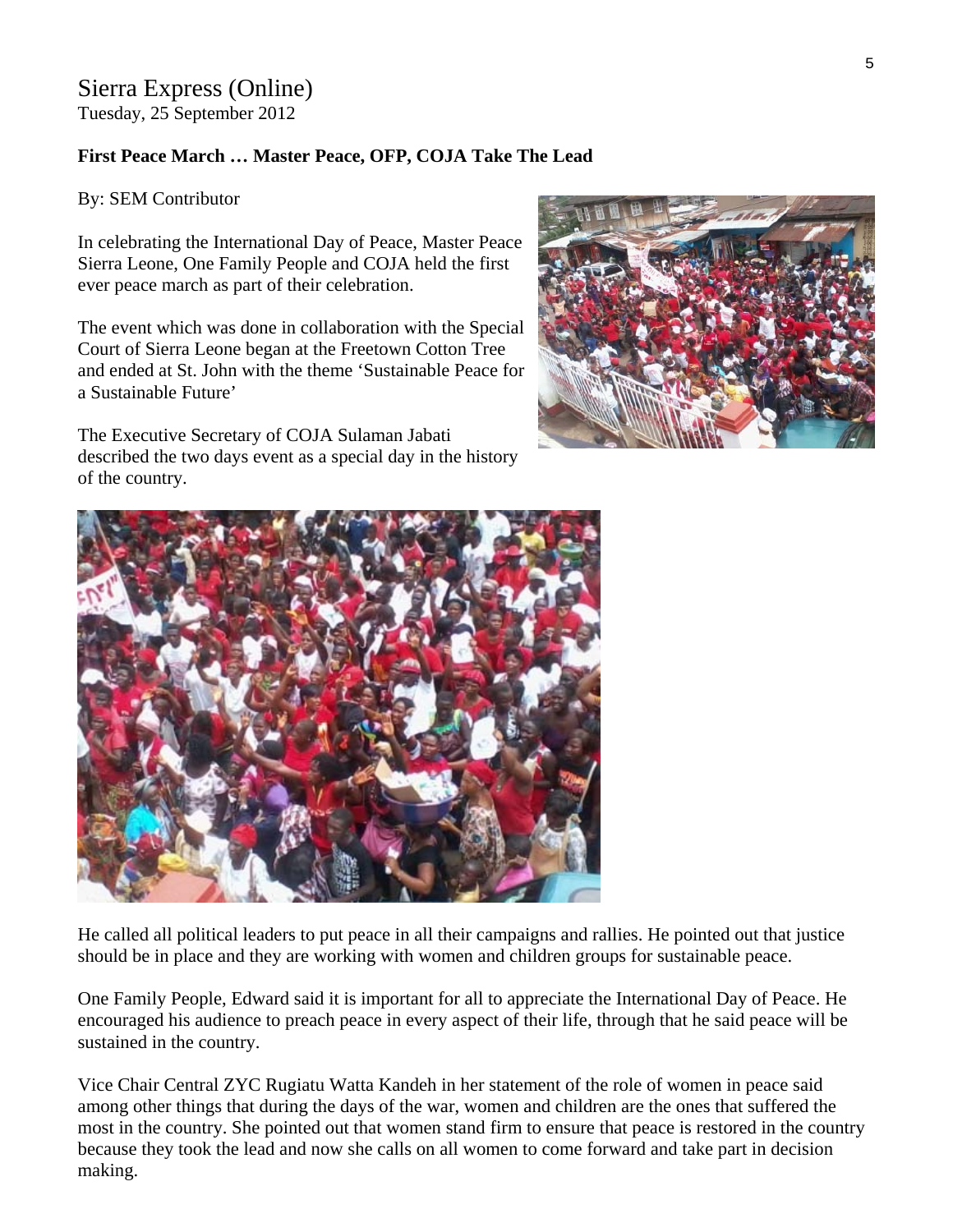"This is not the time for us to be left behind, no more for us to be at the backyard. It is time for us to take part in decision making. We should advise our husbands and children about the need of sustainable peace in the country," she said.

She went on to say that the 30% quota is a clear manifestation for women to take the lead and stressed that women can do it better than men when it come to decision making.

President of the National Youth Coalition, Al-Sankoh Conteh, said if the youth want to maintain the peace they should decease from drugs.

He went on to say that Sierra Leone has more reason to celebrate the day, "… if we are enjoying peace today we have to be grateful to all stockholders, the UN, ECOWAS, AU, EU among others for their tremendous support."

He stressed that the youth are involved in violence because of lack of jobs, pointing out that all of them have a responsibility to play by not allowing themselves to be given drugs.

Country Coordinator Master Peace Sierra Leone, Charles S. Boye, said their goal is to see that they attain peace. He called on all to use the method of dialogue to attain peace in any community.

The two days celebration climaxed on the 21st September 2012 at the National Youth Commission National Stadium swimming pool where youths gave their commitment and plans for all political parties to sign a ballot card as agreement for peaceful 2012 elections while One Family People's brass band thrilled the audience with their peace songs.

Sesay Ibrahim Joenal, Freetown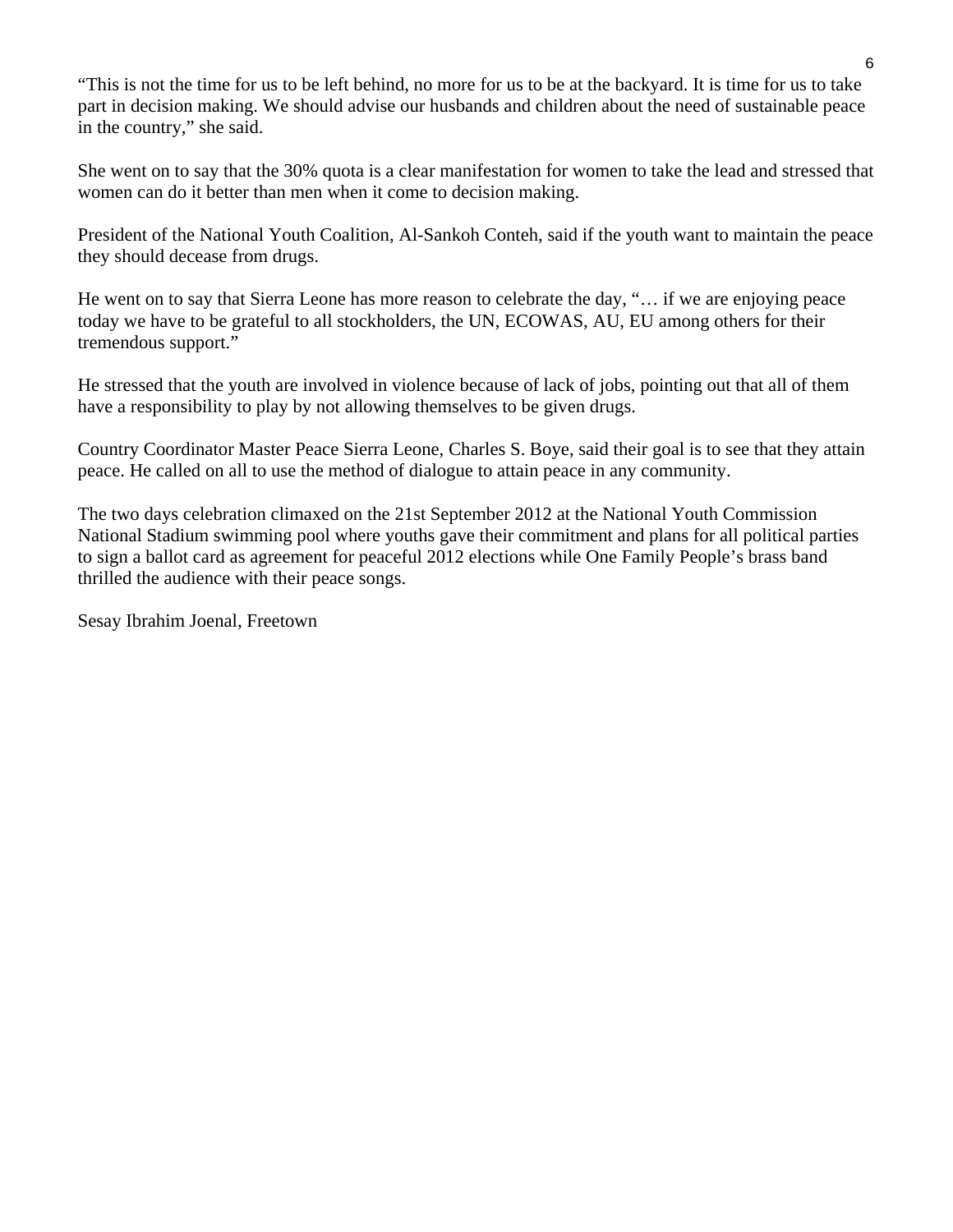# One Family Commemorates International Peace Day

**By Nancy Koroma** The one family people Friday  $O<sub>n</sub>$ commemorated the international day of peace at the National stadium. Swimming Pool.

In an overview of the International Day of Peace, the executive secretary of the coalition for Justice and Accountability, Sulaiman Jabati, said that peace is the absence of war in any country. In that light, he read an extract from the resolution adopted by the General Assembly on the International Day of peace.

Explaining the role of the



Special Court, Patrick Fatorma who is the outreach coordinator of the Special Court in his presentation, said that Sierra Leone is now peaceful. He also gave a brief history of the 11-year civil war and also what led to the civil war in the country, which also led to the establishment of the Special Court.

The Chairman of the National Youth Coalition, Al-Sankoh Conteh spoke about the role of youths n consolidating peace towards the 2012 elections. He called on the youths to be peaceful during the elections and advised that they should not allow politicians to use them to perpetrate violence and should refrain from violent activities to keep the peace.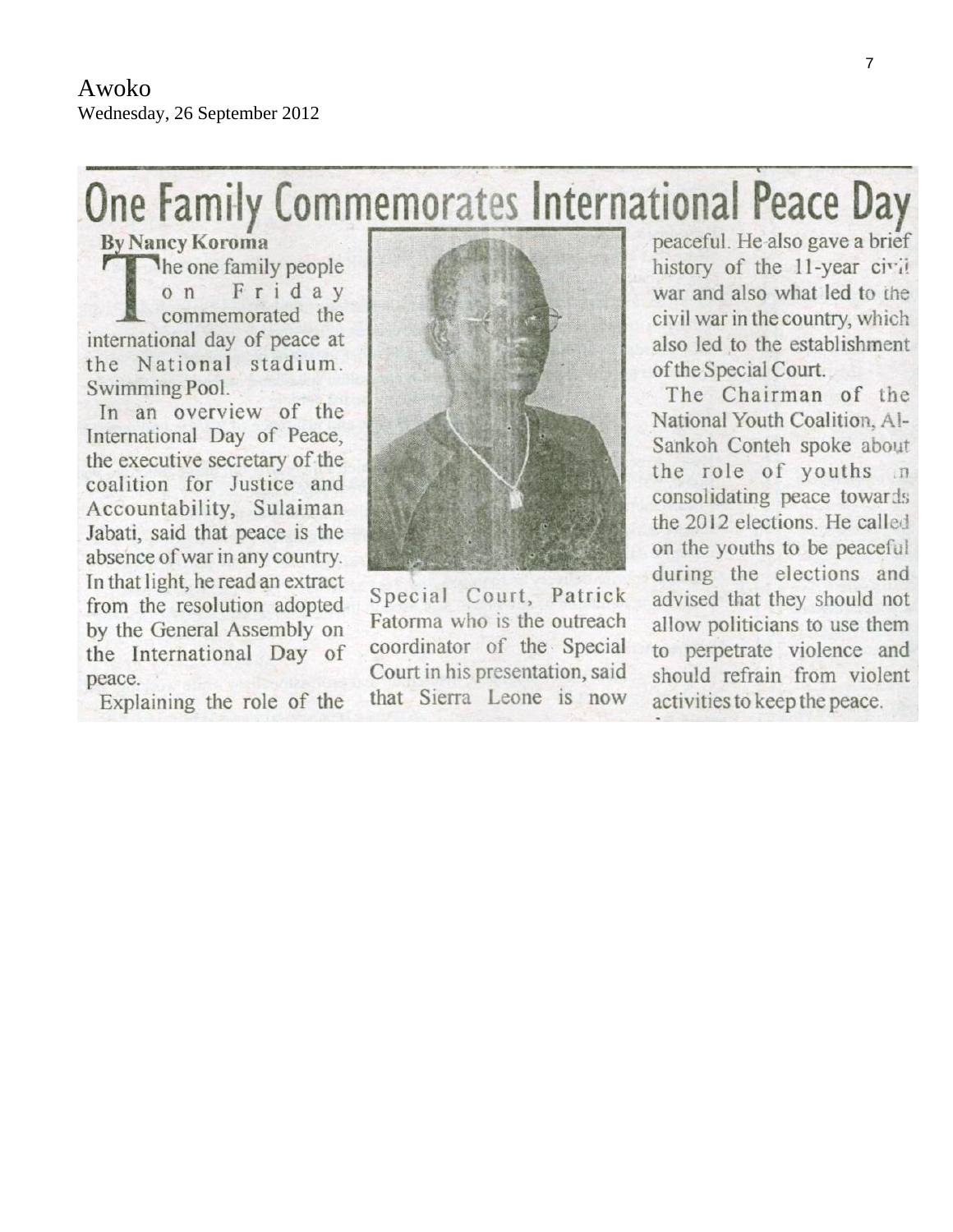#### United Nations News Centre Tuesday, 25 September 2012

#### **Three men found guilty of contempt at UN-backed Sierra Leone war crimes court**



[The Special Court for Sierra Leone in Freetown. Photo: SCSL]

25 September 2012 – The United Nations-backed court set up to try suspects indicted for war crimes in Sierra Leone today found three senior members of the country's former Armed Forces Revolutionary Council guilty of contempt for tampering with a former prosecution witness.

Santigie Borbor Kanu (aka Five-Five) and Hassan Papa Bangura (aka Bomblast) were each found guilty on two counts of interfering with the administration of justice by offering a bribe to a witness, and for otherwise attempting to induce a witness to recant (or to state that he testified falsely) testimony he gave before the Special Court for Sierra Leone (SCSL).

Ibrahim Bazzy Kamara was convicted for attempting to induce a witness to recant his testimony, the court stated in a news release. He was found not guilty on a second count, of offering a bribe to a witness. Mr. Kamara was also convicted on a third count of knowingly violating a court order protecting the identity of a witness who had testified against him in the AFRC trial.

Mr. Kamara and Mr. Kanu are currently serving sentences of 45 and 50 years, respectively, on convictions for war crimes and crimes against humanity.

A fourth accused, Samuel Kargbo (aka Sammy Ragga), pleaded guilty at his initial appearance in July 2011 and was convicted on both counts. He subsequently testified for the prosecution. Mr. Kargbo remains free on bail on his own recognizance pending sentencing.

Based in Sierra Leone's capital, Freetown, the court was set up in 2002 to try those most responsible for serious violations of international humanitarian law in the civil wars that plagued the country, starting in 1996.